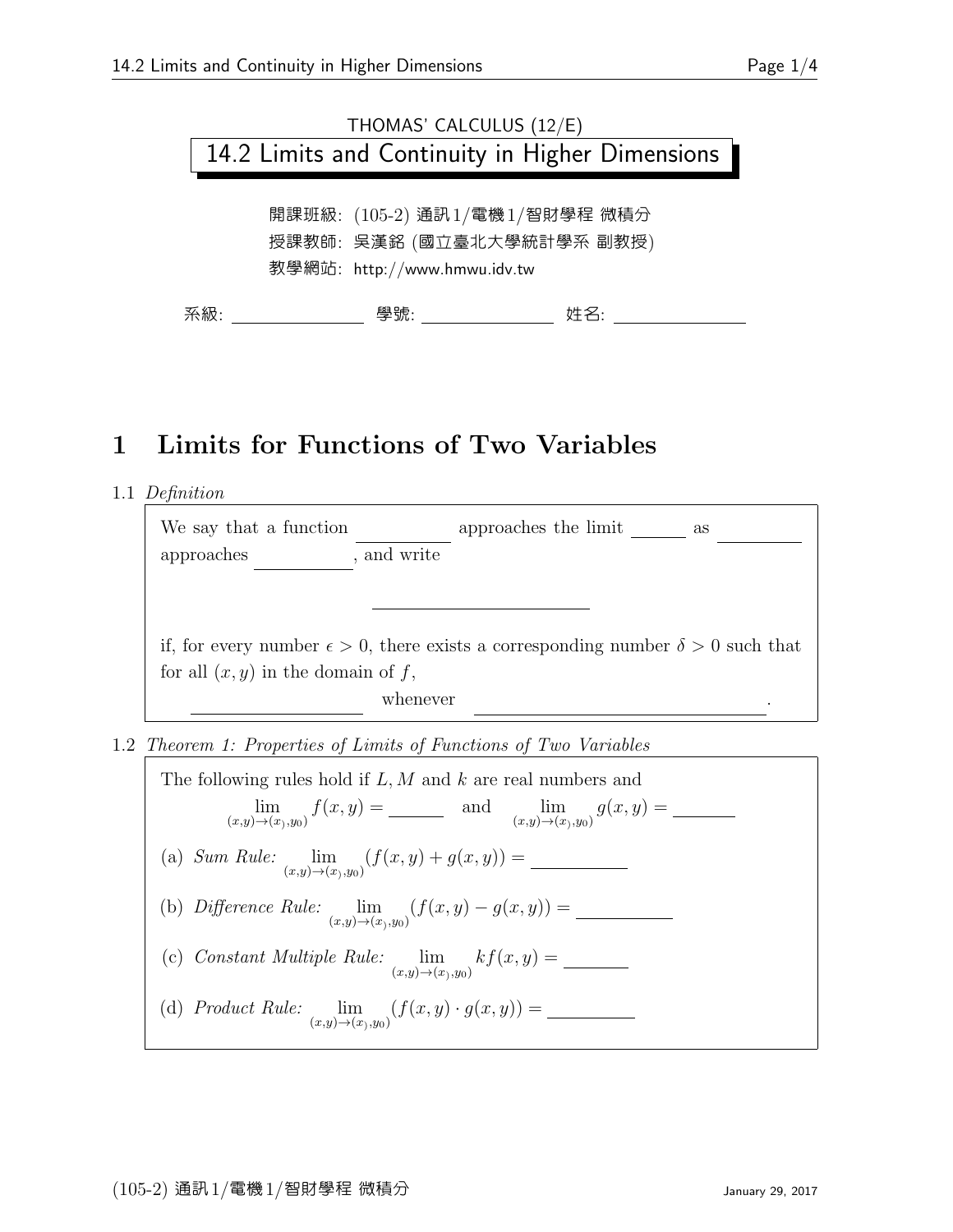\n- (e) Quotient Rule: 
$$
\lim_{(x,y)\to(x),y_0} \frac{f(x,y)}{g(x,y)} = \_\_\_\_\_\,
$$
  $M \neq 0.$
\n- (f) Power Rule:  $\lim_{(x,y)\to(x),y_0} [f(x,y)]^n = \_\_\_\_\_\,$   $n \in N^+.$
\n- (g) Root Rule:  $\lim_{(x,y)\to(x),y_0} \sqrt[n]{f(x,y)} = \_\_\_\_\_\_\_\,\,$   $n \in N^+.$
\n

Ex. 1 . . . . . . . . . . . . . . . . . . . . . . . . . . . . . . . . . . . . . . . . . . . . . . . . . . . . (example1, p757)

(a) 
$$
\lim_{(x,y)\to(0,1)}\frac{x-xy+3}{x^2y+5xy-y^3} =
$$

(b) 
$$
\lim_{(x,y)\to(3,-4)} \sqrt{x^2 + y^2} =
$$

 Ex. 2 . . . . . . . . . . . . . . . . . . . . . . . . . . . . . . . . . . . . . . . . . . . . . . . . . . . . (example2, p757) Find lim (x,y)→(0,0) x <sup>2</sup> − xy √ x − √y . sol:

## 2 Continuity

2.1 Definition

A function  $f(x, y)$  is <u>containuous</u> at the point  $(x_0, y_0)$  if (a) f is defined at (x0, y0),  $(b)$ exists,  $(c)$ f(x)  $\sim$  f(x)  $\sim$  f(x)  $\sim$  f(x) . A function is continuous if it is continuous at every point of its domain.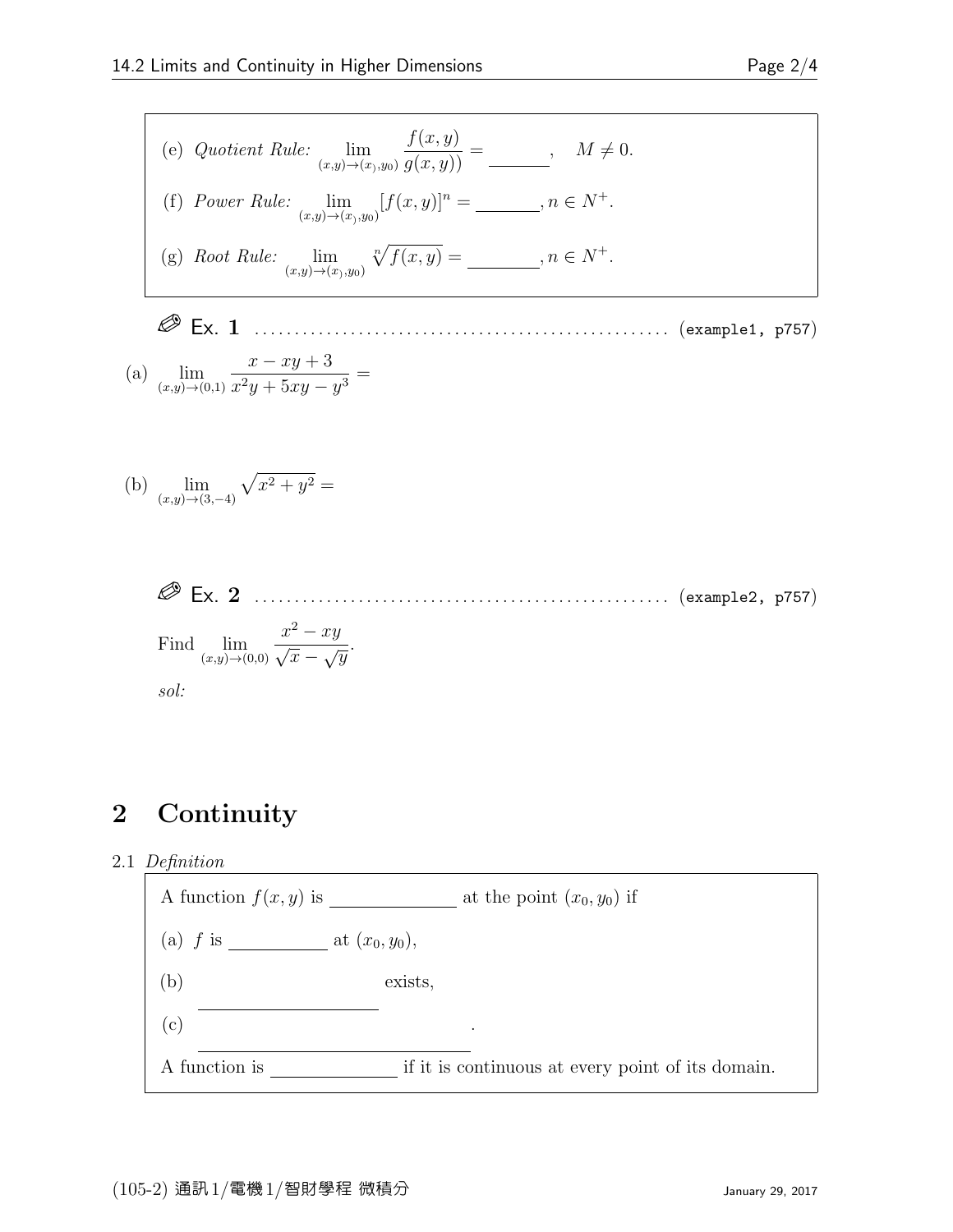2.2 Two-Path Test for Nonexistence of a Limit

| If a function $f(x, y)$ has a limits along                                                      | in the domain of |
|-------------------------------------------------------------------------------------------------|------------------|
| f as $(x, y)$ approaches $(x_0, y_0)$ , then $\lim_{(x,y)\to(x_0,y_0)} f(x, y)$ does not exist. |                  |